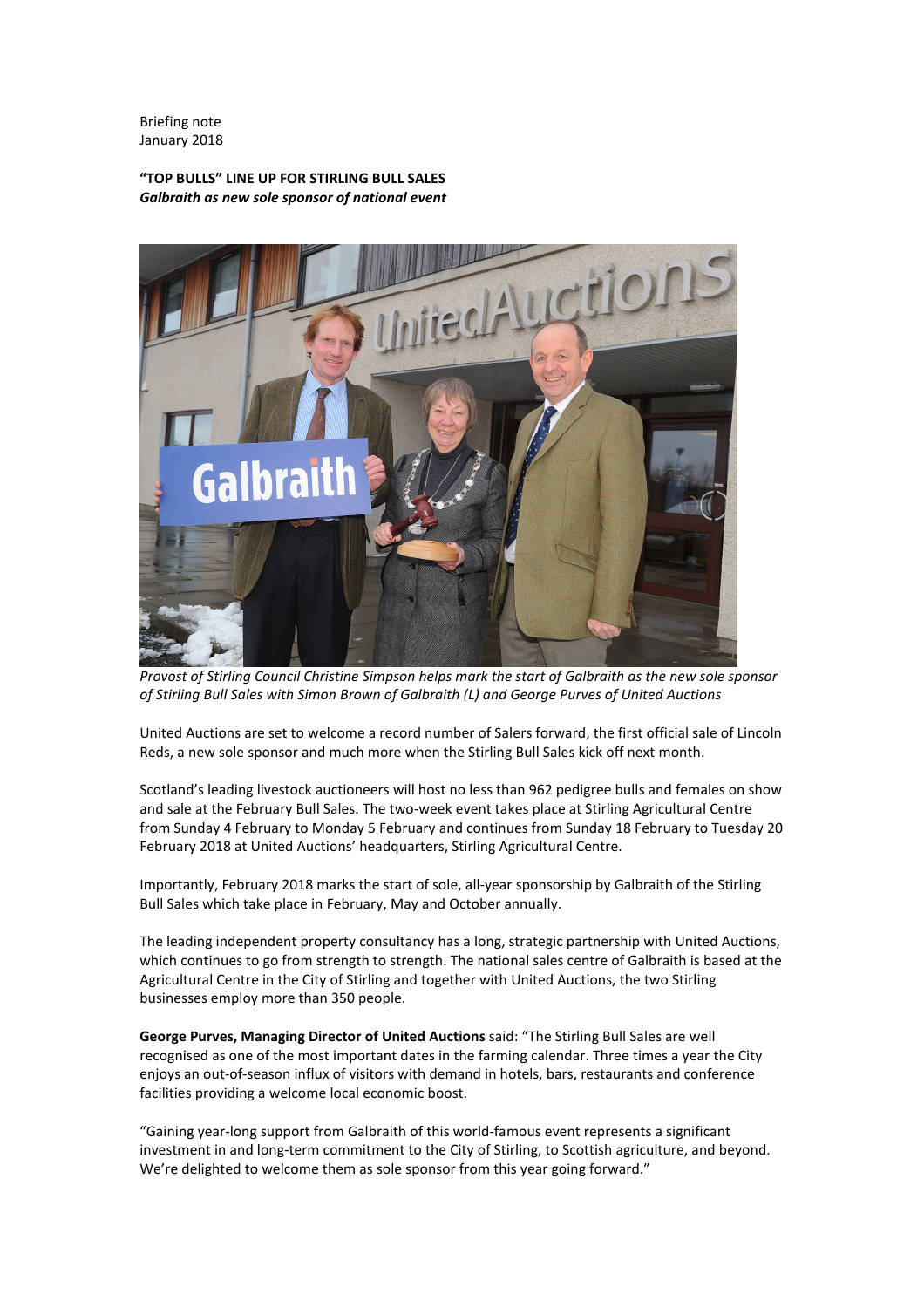**Simon Brown, head of rural and residential sales and lettings at Galbraith**, said: "The Stirling Bull Sales showcase the best pedigrees in the country and we're delighted to support such a prestigious event.

"This sponsorship is testament to our commitment as rural specialists and allows us to gain greater brand exposure amongst our target audience. We very much look forward to strengthening our successful relationship with United Auctions throughout the year."

**Provost of Stirling Council, Christine Simpson**, said: "The Stirling Bull Sales go from strength to strength attracting an increasing number of visitors, both local and international who contribute significantly to our City's economy. I would like to pay thanks to United Auctions, who organise and host this prestigious event and to Galbraith for their continued generous sponsorship."

#### **All about the pedigree…**

Popular Sunday judging continues at the Stirling Bull Sales with the main sales held on the Monday of week one and the Monday and Tuesday of week two.

This year, the Bull Sales hosts a total of ten breeds, including the first official sale of pedigree Lincoln Red bulls taking place on the afternoon of Monday 5 February following a parade on Sunday 4 February in the exhibition hall.

A highlight of week one will be the chance for breeders and commercial buyers to source great genetics from the part dispersal of the Perthshire-based Coldrochie Beef Shorthorn herd from Douglas McMillan who is retiring. Coldrochie stock has achieved considerable success at both national and local shows. The autumn calving portion together with a crop of young bulls, comprising 27 lots, will be sold on Monday 5 February while the spring calving portion will be dispersed in May. The herd has an excellent health and production record and bulls and draft females have met a strong demand at the Stirling sales.

An all-time record of pedigree Salers bulls (44) and females (25) forward in week two can be seen at the pre-sale show on Sunday 18 February and the sale on Monday 19 February.

Meanwhile a major reduction of the Woodhall herd, comprising 55 lots, from the late Hector Macaskill will be held on the morning of Monday 19 February. Established in 1976, this herd of Simmentals has tremendous breeding with a consistent source of top class pedigree and commercial stud bulls.

**John Roberts, United Auctions' Group Sales Director**, said: "The top bulls are coming to be sold in Stirling at the February Bull Sales - from Shetland to Somerset and Aberdeen to Tiree and Northern Ireland - offering a leading line up in both number and quality bloodlines. It's also fantastic to see the growth in the Salers breed and we're delighted to welcome the first foundation sale of Lincoln Reds."

Full catalogue details for the Sales will be also available on the Stirling Bull Sales' page of United Auctions' website along with access to the sale ring's live webcam. Opportunities for photographs are available from the Saturday of each week.

#### **-Ends-**

Issued by JK Consultancy on behalf of United Auctions. For further information, please contact Jenny Kumar on 07989557198 / jenny@jkconsultancy.com

## **Notes to editor**

#### **Judges**

Aberdeen-Angus **-** Alan Morrison, The Acre, Drummeer, Maguiresbridge Beef Shorthorn **-** Carey Coombs, Weston Farm, Dunsyre, Carnwath Limousin **-** Ian Nimmo, Bogside Farm, Newmains, Wishaw Salers **-** Alisdair Davidson, Poldean, Wamphray, Moffat